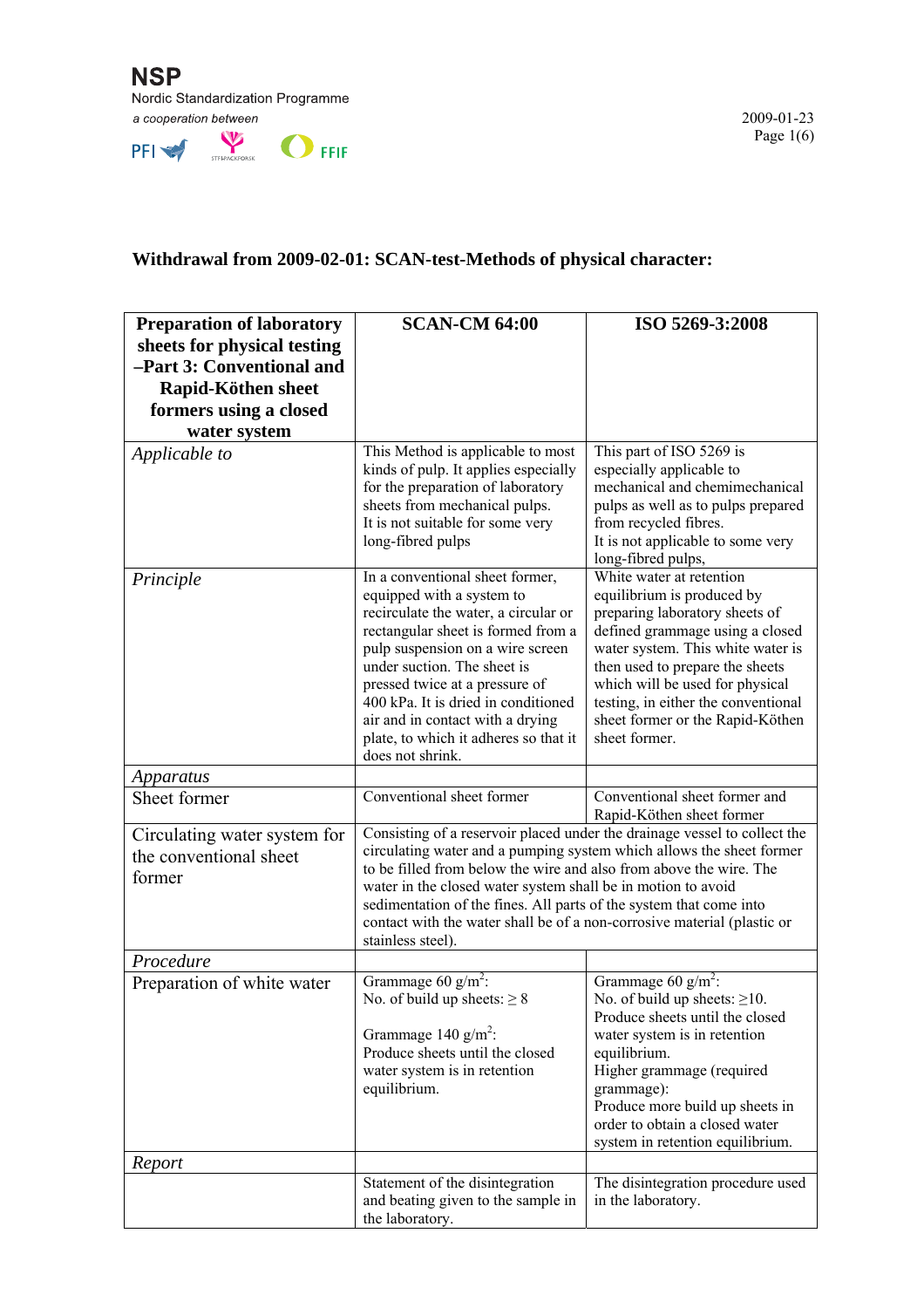| <b>Determination of air</b>  | P 19:78                                                                                                                                                                                                                                                                                                                                                                                                                                                            | ISO 5626-5:2003                                                                                                                                                                                                                                                                                                                                                     |
|------------------------------|--------------------------------------------------------------------------------------------------------------------------------------------------------------------------------------------------------------------------------------------------------------------------------------------------------------------------------------------------------------------------------------------------------------------------------------------------------------------|---------------------------------------------------------------------------------------------------------------------------------------------------------------------------------------------------------------------------------------------------------------------------------------------------------------------------------------------------------------------|
| permeance and air            |                                                                                                                                                                                                                                                                                                                                                                                                                                                                    |                                                                                                                                                                                                                                                                                                                                                                     |
| resistance (medium range)    |                                                                                                                                                                                                                                                                                                                                                                                                                                                                    |                                                                                                                                                                                                                                                                                                                                                                     |
| Applicable to                | Paper and board                                                                                                                                                                                                                                                                                                                                                                                                                                                    | Paper and board                                                                                                                                                                                                                                                                                                                                                     |
| Principle                    | Air is compressed by the<br>weight of a hollow, vertical<br>cylinder, having an open<br>bottom and a closed top, and<br>floating in a liquid. A test<br>piece is in contact with the<br>compressed air and the<br>cylinder sinks steadily as air<br>passes through the test piece.<br>The time for a given volume of<br>air to pass the test piece is<br>measured.                                                                                                 | Air is compressed by the<br>weight of a vertical cylinder<br>floating in a liquid. A test<br>piece is in contact with the<br>compressed air and the<br>cylinder falls steadily as air<br>passes through the test piece.<br>The time for a given volume of<br>air to pass through the test<br>piece is measured and from<br>this the air permeance is<br>calculated. |
| Procedure                    |                                                                                                                                                                                                                                                                                                                                                                                                                                                                    |                                                                                                                                                                                                                                                                                                                                                                     |
| No. of test pieces           | 10 (5 top side /5 bottom side)<br>Size of test piece: 50 x 50 mm                                                                                                                                                                                                                                                                                                                                                                                                   | 10 (5 top side $/5$ bottom side)<br>Size of test piece:<br>If top clamp: $50 \times 120$ mm<br>If base clamp: 50 x 50 mm                                                                                                                                                                                                                                            |
| <b>Expression of results</b> |                                                                                                                                                                                                                                                                                                                                                                                                                                                                    |                                                                                                                                                                                                                                                                                                                                                                     |
| Calculation                  | $S = \frac{128}{t}$<br>**<br>$t=100$ ml<br>The air pressure inside the<br>floating cylinder is determined<br>by the mass of the cylinder and<br>the dimensions of the                                                                                                                                                                                                                                                                                              | $P = \frac{135.3}{t}$<br>$***$<br>$t=106$ ml<br>This formula is based on a<br>mean pressure difference of<br>1,22 kPa and a test area of<br>$6,42 \text{ cm}^2$ and an actual volume                                                                                                                                                                                |
|                              | apparatus. The pressure<br>decreases slowly during the<br>test. The decrease during a test<br>is of the order of 1 % of the<br>mean pressure difference,<br>which is $1,21$ kPa. The above<br>expression is derived by<br>inserting this pressure<br>difference, the air flow<br>$\frac{10^{-4}}{2}$ m <sup>3</sup> /s and the test piece<br>area,<br>649,9*10 <sup>-6</sup> m <sup>2</sup> (6,499 cm <sup>2</sup> ) in<br>the formula given in the<br>definition. | of 106 ml of air passing<br>through the test specimen<br>measured at room pressure.                                                                                                                                                                                                                                                                                 |
| Report                       |                                                                                                                                                                                                                                                                                                                                                                                                                                                                    |                                                                                                                                                                                                                                                                                                                                                                     |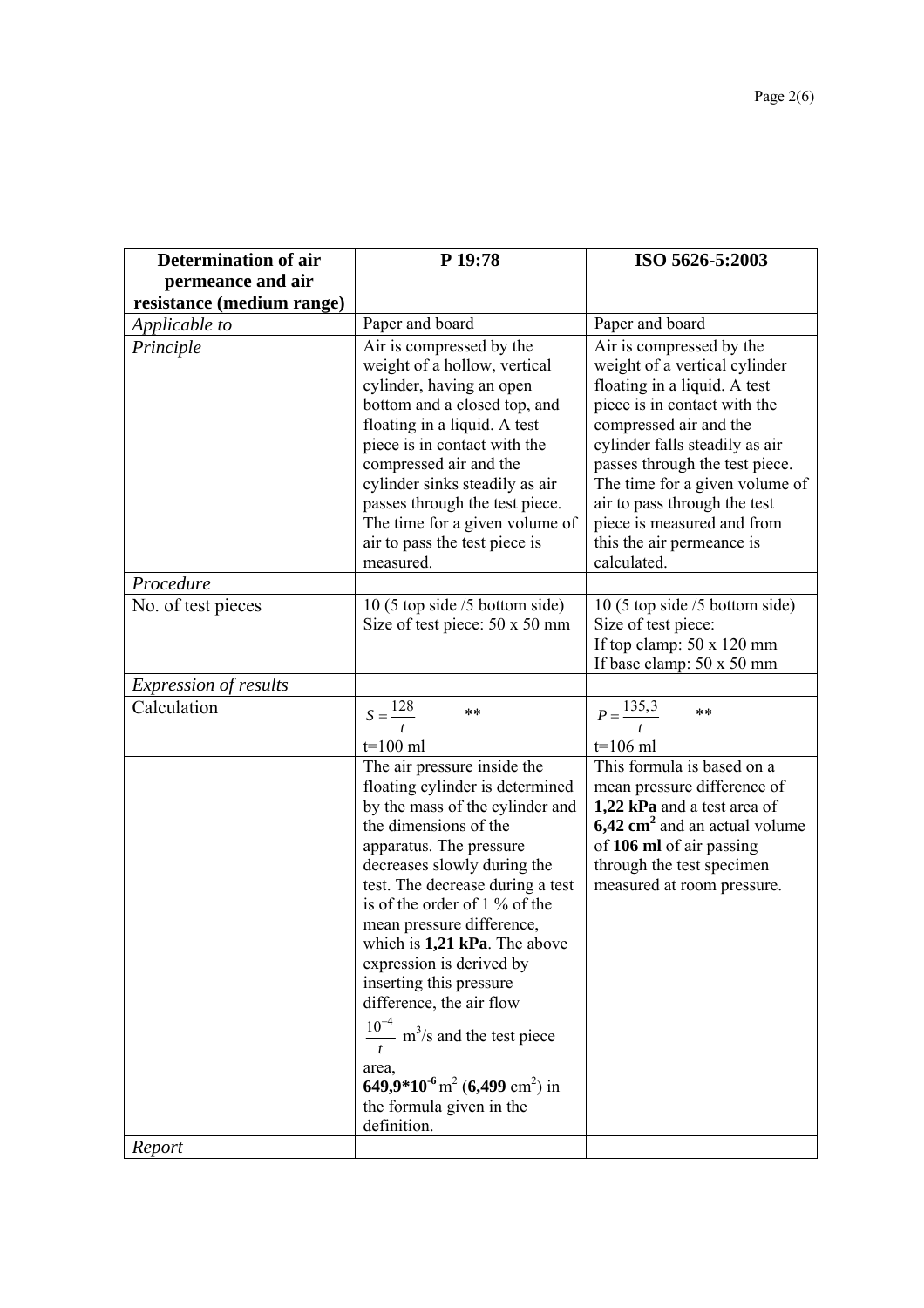| The air permeance, in                                                | the air permeance, in            |
|----------------------------------------------------------------------|----------------------------------|
| micrometres per pascal                                               | micrometres per pascal           |
| second, to two significant                                           | second, to two significant       |
| figures.                                                             | figures or, if required, the air |
|                                                                      | resistance, in seconds per       |
|                                                                      | 100 ml, to two significant       |
|                                                                      | figures.                         |
| **For calculating the air permeance, the SCAN method uses the        |                                  |
| factor is 128 and the quite recently revised ISO standard the        |                                  |
| factor 135,3. Today, the factor 135,3 in ISO 5636-5 is regarded      |                                  |
| to be correct and the SCAN-test factor to be obsolete and            |                                  |
| incorrect. To avoid confusion in trade situations, it is important   |                                  |
| that the same factor is used worldwide. The change from the          |                                  |
| factor 128 to 135,3 will cause a change in result of approx 6 $\%$ , |                                  |
| so for that reason SCAN-test has decided a longer time for           |                                  |
| consideration to make the transition easier for the industry.        |                                  |

| <b>Determination of</b><br>resistance to picking and<br>delamination | <b>SCAN-P 63:90</b>                                                                                                                                                                                                                                                                               | ISO 3783:2006                                                                                                                                                                                                                                                            |
|----------------------------------------------------------------------|---------------------------------------------------------------------------------------------------------------------------------------------------------------------------------------------------------------------------------------------------------------------------------------------------|--------------------------------------------------------------------------------------------------------------------------------------------------------------------------------------------------------------------------------------------------------------------------|
| Applicable to                                                        | Paper and board intended to be<br>printed by letterpress or<br>litographic offset techniques.                                                                                                                                                                                                     | Coated and uncoated paper<br>and board intended to be<br>printed in letterpress,<br>litographic offset or modern<br>flexographic techniques.                                                                                                                             |
| Principle                                                            | The conditioned paper/board<br>is printed with a disc bearing a<br>specified printing load and at<br>an accelerating speed. It is<br>printed with a standard picking<br>oil. The lowest speed at which<br>picking is observed to occur is<br>a measure of the picking<br>resistance of the paper. | The conditioned sample is<br>printed with a disc bearing a<br>specified load and at an<br>accelerating speed. It is printed<br>with high viscosity inks (oils),<br>and the minimum speed at<br>which pick occurs is a measure<br>of the pick resistance of the<br>paper. |
| Apparatus                                                            |                                                                                                                                                                                                                                                                                                   |                                                                                                                                                                                                                                                                          |
| <b>IGT Printability Tester</b>                                       | Primarily IGT AC2                                                                                                                                                                                                                                                                                 | IGT Printability Testers - all<br>models                                                                                                                                                                                                                                 |
| Oil Applicator                                                       | Two application units, each<br>comprising two steel rollers<br>and a distribution roller of<br>polyurethane. Newer models<br>include an extra distribution<br>roller beneath.                                                                                                                     | Consisting of two or more<br>inking drums having contact<br>with a top roller. The ink<br>distribution surface area A of<br>the rollers shall be known to<br>the nearest $0,1 \text{cm}^2$ .                                                                             |
| Printing unit                                                        | Motor driven sector with<br>radius 85 mm, various models;<br>AC2, AIC2, AIC2-5. The<br>printing speed is known at<br>every point on the printed test<br>piece.                                                                                                                                    | Printing device having a sector<br>with a radius of $(85\pm0.2)$ mm,<br>incorporating a facility<br>enabling a packing to be<br>mounted on the sector under<br>tension.                                                                                                  |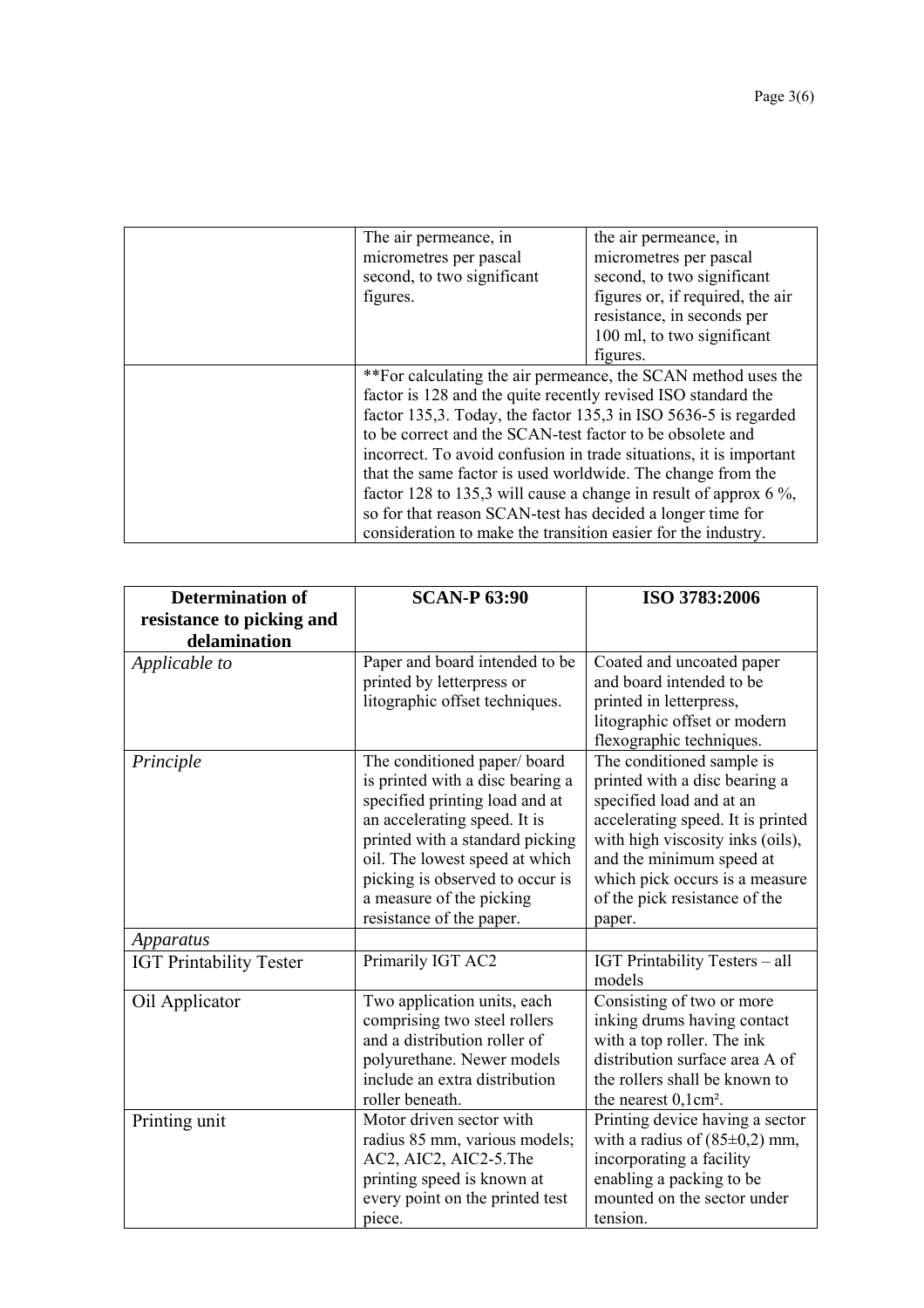| <b>Determination of</b><br>resistance to picking and<br>delamination | <b>SCAN-P 63:90</b>                                                                                                                                                                                              | ISO 3783:2006                                                                                                                                                                                                                                                    |
|----------------------------------------------------------------------|------------------------------------------------------------------------------------------------------------------------------------------------------------------------------------------------------------------|------------------------------------------------------------------------------------------------------------------------------------------------------------------------------------------------------------------------------------------------------------------|
|                                                                      | Uniformly increasing velocity,<br>known pressure.                                                                                                                                                                | Uniformly increasing velocity.                                                                                                                                                                                                                                   |
| Viewing device                                                       | Microscope lamp and<br>magnifying lens. Area of first<br>pick is illuminated and<br>enlarged $(2x)$ . Mark first<br>picking.<br>Curved sample holder to hold<br>piece while examining.                           | Test piece holder – curved,<br>with internal radius of 40mm.<br>Mark first picking                                                                                                                                                                               |
| Procedure                                                            |                                                                                                                                                                                                                  |                                                                                                                                                                                                                                                                  |
| Sampling                                                             | Condition sample sheets as in<br>ISO 187, $(23\pm1)$ °C.<br>Dimensions 350 mm x 25 mm.                                                                                                                           | Sampling in accordance with<br>ISO 186. Conditioning as in<br>ISO 187, $(23\pm1)$ °C,<br>$(50\pm2)\%$ RH.<br>Preferred size is<br>340 mm x 55 mm, but shorter<br>samples can be handled.                                                                         |
| Selection of pick test oil and<br>end velocity                       | The final speed and the oil<br>should be chosen so that the<br>position the picking starts, lies<br>between 40 and 180 mm from<br>the start of the print.                                                        | Oil and end-velocity are<br>chosen so that picking do not<br>start earlier than 50 mm from<br>the start of the print, and not<br>close to the end of the print.                                                                                                  |
| Report                                                               |                                                                                                                                                                                                                  |                                                                                                                                                                                                                                                                  |
| Picking/ delamination<br>resistance                                  | Picking/delamination<br>resistance is found from<br>placing the test-strip in a table<br>given in this standard.<br>Calculate mean and the<br>std.dev. for each direction and<br>side to the nearest $0.05$ m/s. | Calculate pick velocity from<br>formula.<br>Calculate mean and the<br>std.dev. for each direction and<br>side. Calculate mean<br>temperature for the testing<br>zone.<br>Calculate resistance/<br>delamination according to the<br>temperature (viscosity table) |
| Results in report                                                    | Report answer to nearest 0,05<br>$m/s$ .                                                                                                                                                                         |                                                                                                                                                                                                                                                                  |

| <b>Determination of colour</b><br>by diffuse reflectance<br>$(D65/10^{\circ})$ | <b>SCAN 72:95</b>                                                                                                                                   | ISO 5631-2:2008                                                                                                                                                                                                               |
|--------------------------------------------------------------------------------|-----------------------------------------------------------------------------------------------------------------------------------------------------|-------------------------------------------------------------------------------------------------------------------------------------------------------------------------------------------------------------------------------|
| Applicable to                                                                  | Evaluation of the colour of<br>paper and boards according to<br>the CIE 1964 standard<br>colorimetric system and the<br>CIE standard illuminant D65 | Describes the measurements<br>and description of colour in<br>terms of the CIE illuminant<br>D65 and the CIE 1964 $(10^{\circ})$<br>standard observer. This<br>method is especially applicable<br>to graphic arts situations. |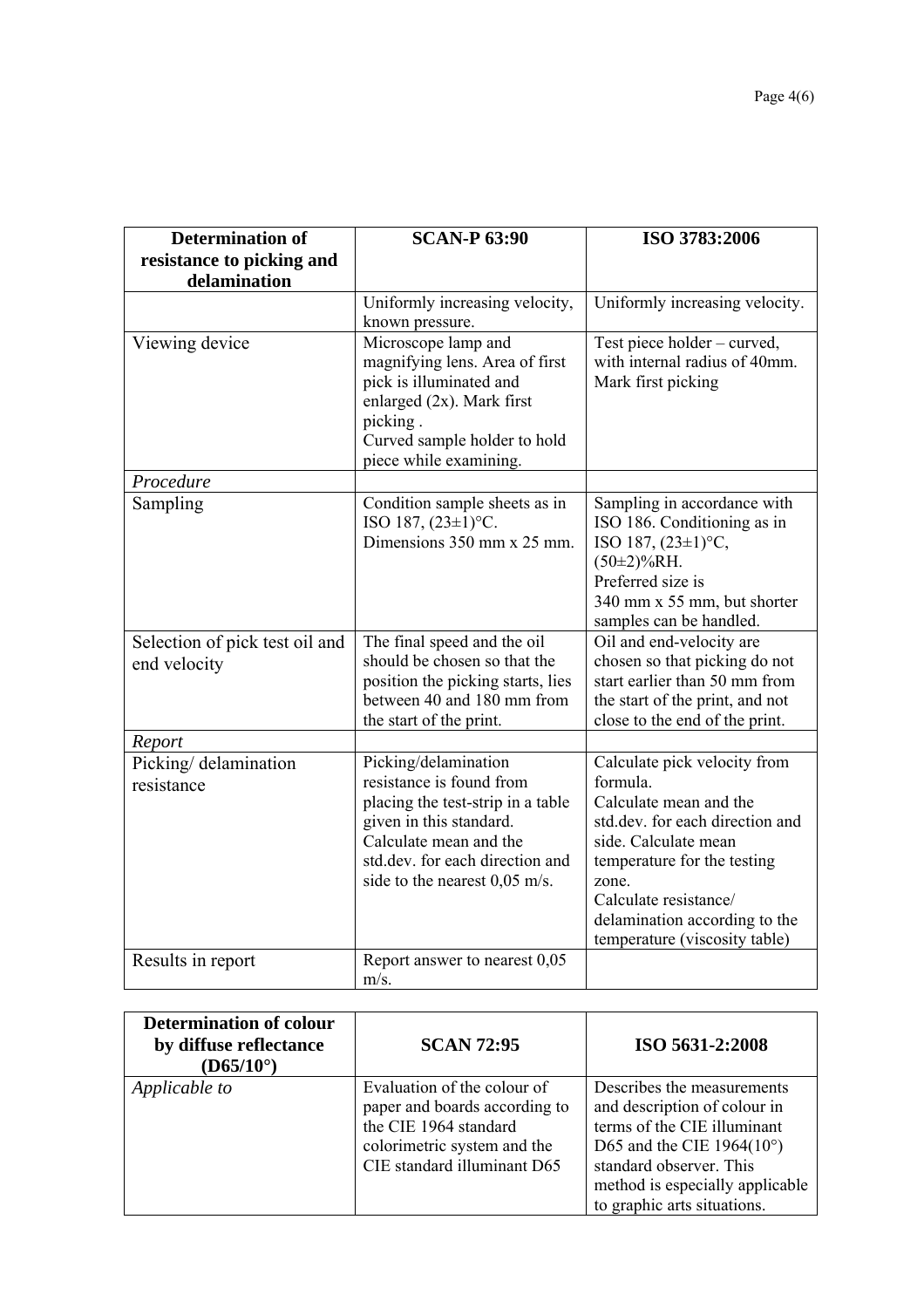| Determination of colour                        |                                                                                                                                                                                                                        |                                                                                                                                                                                                                                                         |
|------------------------------------------------|------------------------------------------------------------------------------------------------------------------------------------------------------------------------------------------------------------------------|---------------------------------------------------------------------------------------------------------------------------------------------------------------------------------------------------------------------------------------------------------|
| by diffuse reflectance                         | <b>SCAN 72:95</b>                                                                                                                                                                                                      | ISO 5631-2:2008                                                                                                                                                                                                                                         |
| $(D65/10^{\circ})$                             |                                                                                                                                                                                                                        |                                                                                                                                                                                                                                                         |
| Principle                                      | The tristimulus values as<br>defined by the CIE 1964<br>standard observer and the CIE<br>D65-illuminant are determined<br>and from these the $L^*$ , $a^*$ and<br>b* values are calculated.                            | The light reflected from a<br>sample under specified<br>conditions is analyzed either<br>by a tristimulus-filter<br>colorimeter or by an abridged<br>spectrophotometer, and the<br>colour coordinates are then<br>calculated for D65/10°<br>conditions. |
| Apparatus                                      |                                                                                                                                                                                                                        |                                                                                                                                                                                                                                                         |
| Reflectometer or abridged<br>spectrophotometer | As specified in ISO 2469<br>equipped with a light source<br>having an adequate UV-<br>content. Both reflectometer<br>and abridged<br>spectrophotometer can be used<br>- with requirements as is set in<br>this method. | Reflectometer having<br>characteristics as described in<br>ISO 2469. If fluorescent<br>material is to be measured, as<br>description in ISO 11475.<br>Abridged photometer with<br>requirements as set in this<br>standard can be used.                  |
| Reference standards                            | For calibration, both                                                                                                                                                                                                  | For calibration, both                                                                                                                                                                                                                                   |
|                                                | fluorescent and non<br>fluorescent.                                                                                                                                                                                    | fluorescent and non<br>fluorescent.                                                                                                                                                                                                                     |
| Working standards                              | Fluorescent and non<br>fluorescent.<br>Black cavity.<br>Detergent – a dilute, no-<br>colored, not fluorescent<br>solution                                                                                              | Non fluorescent: Two plates of<br>opal glass.<br>A stable tablet incorporating a<br>fluorescent whitening agent.<br>Black cavity.                                                                                                                       |
| Procedure                                      |                                                                                                                                                                                                                        |                                                                                                                                                                                                                                                         |
| Calibration                                    | Detailed description about<br>what to do, also if values are<br>not accepted.                                                                                                                                          | Calibration is performed as<br>described in ISO 11475,<br>according to the instrument<br>makers instructions                                                                                                                                            |
| Measurement                                    | As instructed by the<br>manufacturer and in<br>accordance with the provisions<br>of ISO 2469. Also detailed<br>description on how to treat the<br>samples during the test.                                             | Description on how to treat the<br>samples during the test.                                                                                                                                                                                             |
| Report                                         |                                                                                                                                                                                                                        |                                                                                                                                                                                                                                                         |
| Calculations                                   | Calculate the tristimulus<br>values according to formulas<br>in this method if necessary.<br>Calculate $L^*$ , $a^*$ , $b^*$ . Calculate<br>mean values separately for<br>each side of the sample.                     | Calculate the tristimulus<br>values according to CIE<br>publication 15.3 (2004) or<br>ASTM E308-06 or from table<br>in Annex A. Calculate mean<br>$\langle \Delta E_{ab}^* \rangle$ value.                                                              |
| Significant figures                            |                                                                                                                                                                                                                        | Report $L^*$ a <sup>*</sup> b <sup>*</sup> -values to                                                                                                                                                                                                   |